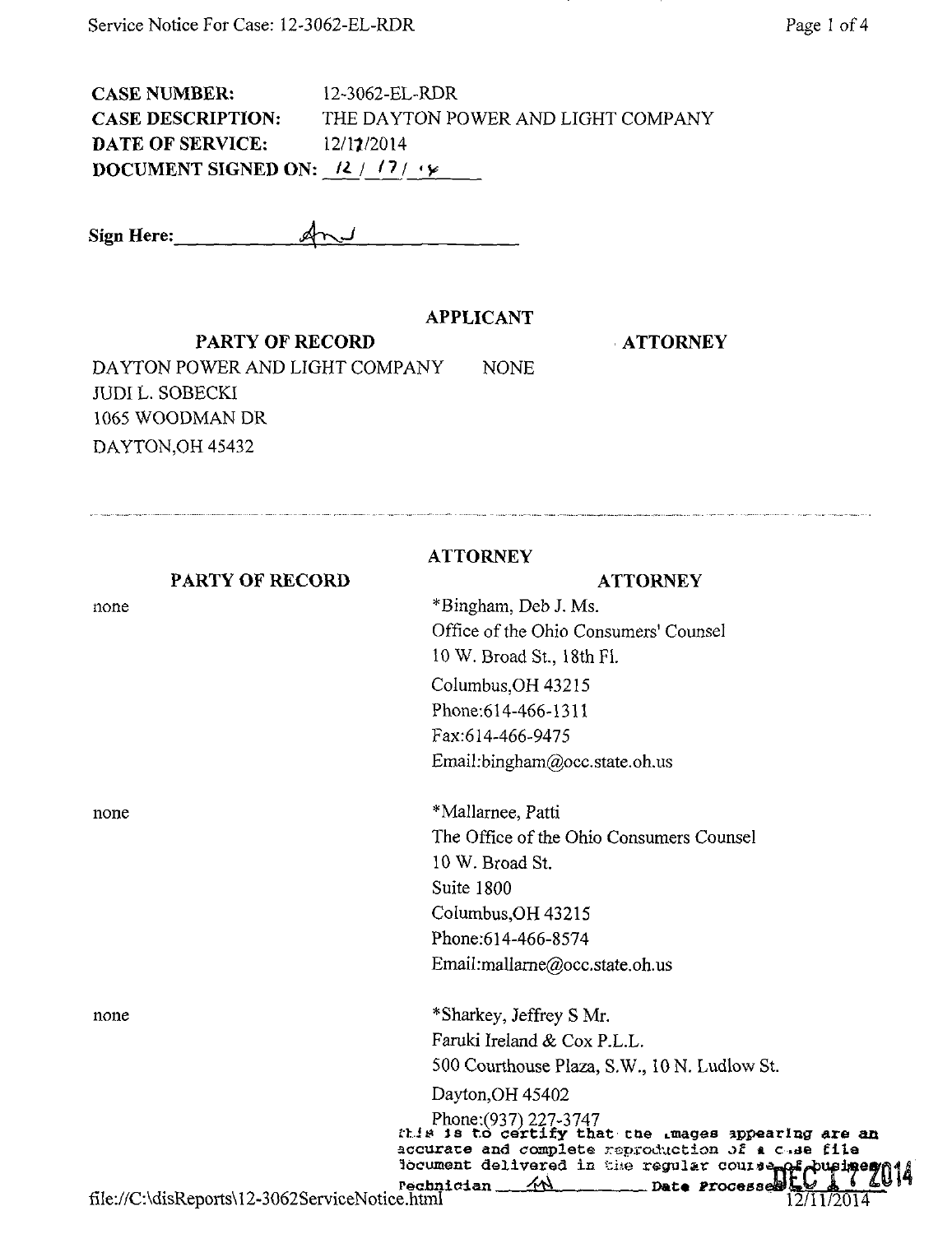| Email:jsharkey@ficlaw.com            |
|--------------------------------------|
| *Yurick, Mark                        |
| Taft Stettinuis & Hollister LLP      |
| 65 E. State Street                   |
| Suite 1000                           |
| Columbus, OH 43215                   |
| Phone: 614-221-4000                  |
| Fax:614-221-4012                     |
| Email:myurick@cwslaw.com             |
| *Scott, Tonnetta Y Mrs.              |
| Ohio Attorney General                |
| 180 East Broad Street                |
| Columbus, OH 43215                   |
| Phone: 614-466-4395                  |
| Email:Tonnetta.Scott@puc.state.oh.us |
| *Brigner, Gina L Ms.                 |
| Ohio Consumers' Counsel              |
| 10 W. Broad, 18th Floor              |
| Columbus, OH 43215                   |
| Phone:614-644-0684                   |
| Fax:614-466-9475                     |
| Email:brigner@occ.state.oh.us        |
| FARUKI, CHARLES                      |
| FARUKI IRELAND & COX P.L.L.          |
| 500 COURTHOUSE PLAZA, S.W.           |
| 10 NORTH LUDLOW STREET               |
| DAYTON, OH 45402                     |
| Phone: 937-227-3705                  |
| Fax:937-227-3717                     |
| Email:CFARUKI@FICLAW.COM             |
| *Spencer, Ken Mr.                    |
| Armstrong & Okey, Inc.               |
| 222 East Town Street                 |
| 2nd Floor                            |
| Columbus, OH 43215                   |
|                                      |

in the

 $\mathcal{L}$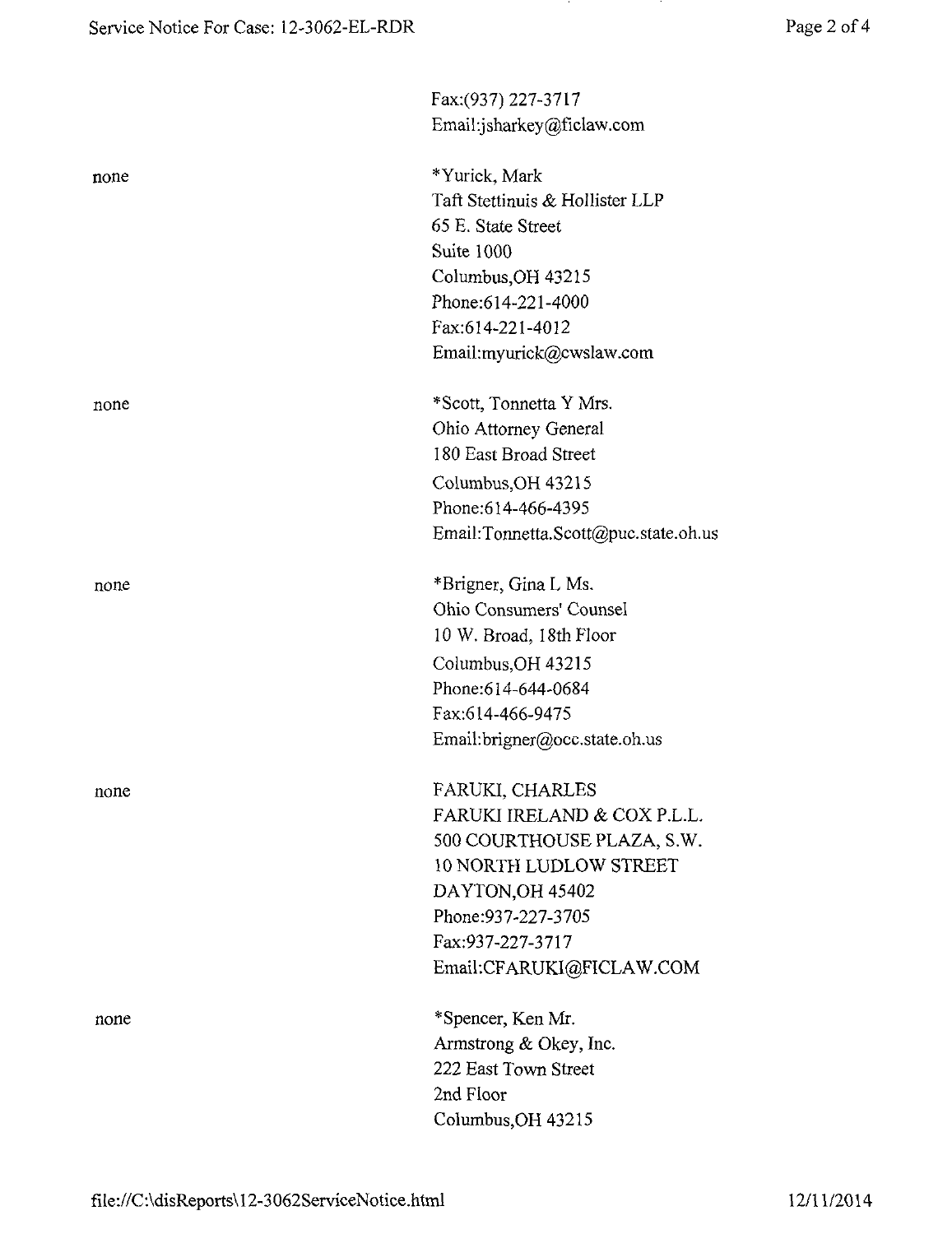|      | Phone:614-224-9481                  |
|------|-------------------------------------|
|      | Fax:614-224-5724                    |
|      | Email:kspencer@aando.com            |
| none | *Kravitz, Zachary D. Mr.            |
|      | Taft, Stettinius & Hollister, LLP   |
|      | 65 E. State Street, Suite 1000      |
|      | Columbus, OH 43215                  |
|      | Phone: 614-221-4000                 |
|      | Fax:614-221-4012                    |
|      | Email:zkravitz@cwslaw.com           |
| none | *Hale, Claire E Mrs.                |
|      | Dayton Power & Light                |
|      | 1065 Woodman Drive                  |
|      | Dayton, OH 45432                    |
|      | Phone: 937-259-7368                 |
|      | Email:Claire.Hale@dplinc.com        |
| none | *Keeton, Kimberly L                 |
|      | Ohio Attorney General's Office      |
|      | <b>Public Utilities Section</b>     |
|      | 180 East Broad Street, 6th Floor    |
|      | Columbus, OH 43215-3793             |
|      | Phone: (614) 466-4397               |
|      | Fax:(614)644-8764                   |
|      | Email:Kim.Keeton@puc.state.oh.us    |
| none | *Coffey, Sandra                     |
|      | Public Utilities Commission of Ohio |
|      | 180 E. Broad St.                    |
|      | Columbus, OH 43215                  |
|      | Phone: (614) 728-2516               |
|      | Fax:(614) 728-8373                  |
|      | Email:Sandra.Coffey@puc.state.oh.us |
| none | SAUER, LARRY                        |
|      | OHIO CONSUMERS COUNSEL              |
|      | 10 W. BROAD STREET                  |
|      | 18TH FLOOR                          |
|      | COLUMBUS, OH 43215                  |

in the